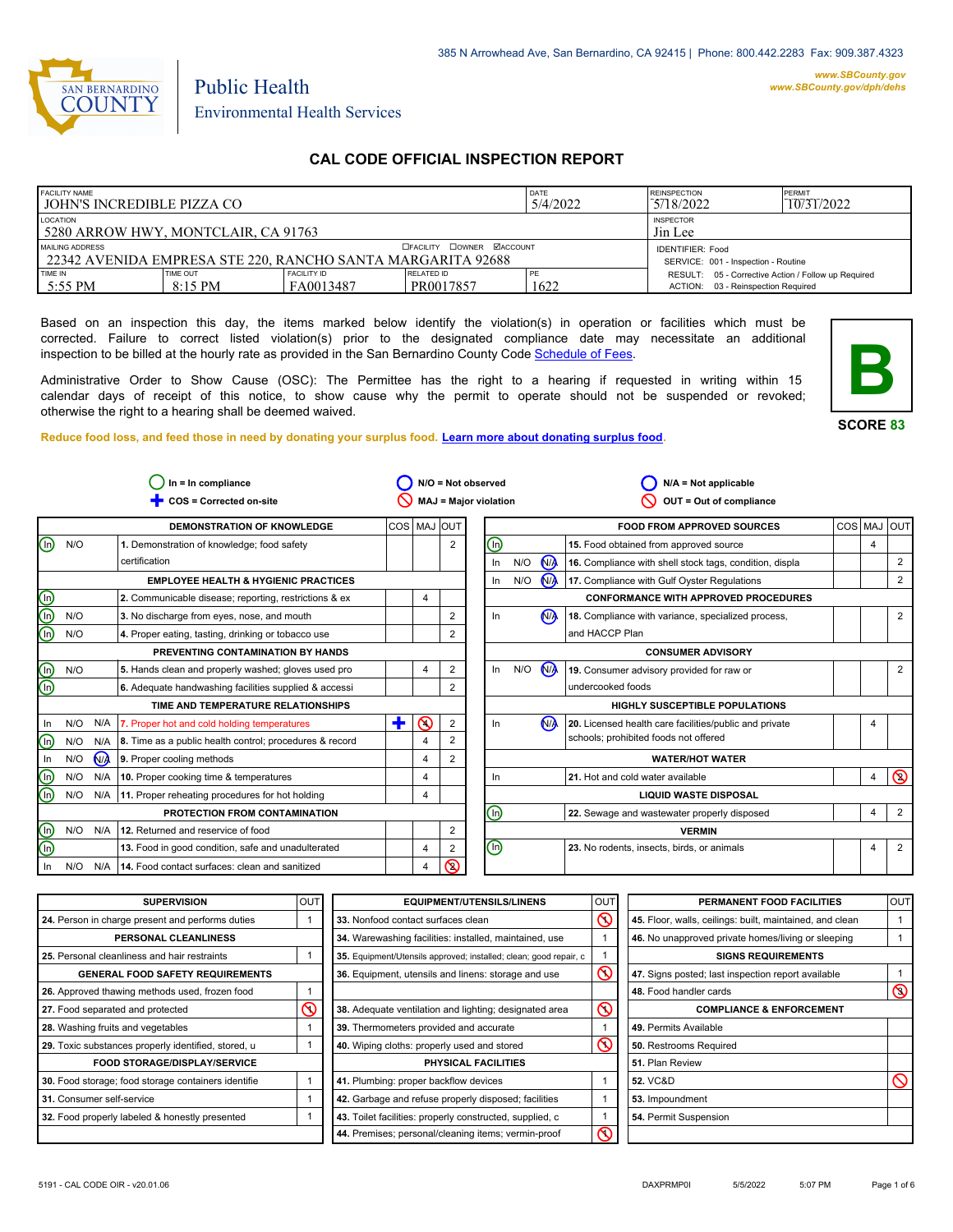

Environmental Health Services

Public Health

### **CAL CODE OFFICIAL INSPECTION REPORT**

| <b>FACILITY NAME</b><br>JOHN'S INCREDIBLE PIZZA CO                                                                              |                                                                                                                                                                                                                                                                                                                                                                                                                                                                                                                                                                                                                                                                                                                                                                                                                                                                                                                                                                                                                                                                                                                                                                                                                                                                                                                                                  | DATE<br>5/4/2022            |              |  |
|---------------------------------------------------------------------------------------------------------------------------------|--------------------------------------------------------------------------------------------------------------------------------------------------------------------------------------------------------------------------------------------------------------------------------------------------------------------------------------------------------------------------------------------------------------------------------------------------------------------------------------------------------------------------------------------------------------------------------------------------------------------------------------------------------------------------------------------------------------------------------------------------------------------------------------------------------------------------------------------------------------------------------------------------------------------------------------------------------------------------------------------------------------------------------------------------------------------------------------------------------------------------------------------------------------------------------------------------------------------------------------------------------------------------------------------------------------------------------------------------|-----------------------------|--------------|--|
| LOCATION<br>5280 ARROW HWY, MONTCLAIR, CA 91763                                                                                 |                                                                                                                                                                                                                                                                                                                                                                                                                                                                                                                                                                                                                                                                                                                                                                                                                                                                                                                                                                                                                                                                                                                                                                                                                                                                                                                                                  | <b>INSPECTOR</b><br>Jin Lee |              |  |
| 7. PROPER HOT AND COLD HOLDING TEMPERATURES                                                                                     |                                                                                                                                                                                                                                                                                                                                                                                                                                                                                                                                                                                                                                                                                                                                                                                                                                                                                                                                                                                                                                                                                                                                                                                                                                                                                                                                                  |                             | <b>MAJOR</b> |  |
| Compliance date not specified<br><b>POINTS</b><br>Complied on 5/4/2022<br>Violation Reference - HSC -<br>113996, 113998, 114037 | Inspector Comments: Observed the following potentially hazardous food temperatures to be stored at<br>improper holding temperatures:<br>At Salad bar:<br>1. Approximately one (1) lb. of shredded mozzarella cheese was measured at 48 degree F.<br>2. Approximately half (1/2) lb. of ranch dressing was measured at 48 degree F.<br>The manager stated they do not know how long the foods to be stored.<br>At Pasta and soup station:<br>3. Approximately (1/2) lb. of cooked macaroni was measured at 100 degree F.<br>4. Approximately one (1) lb. of alfredo sauce was measured at 127 degree F.<br>5. Approximately one (1) lb. of marinara sauce was measured 117 degree F.<br>6. Approximately one (1) lb. of chicken popeye soup was measured between 113 degree F and 118 degree<br>F.<br>The manager stated above foods were stored for thirty (30) minutes.<br>7. Approximately two (2) lbs. of chocolate and vanilla soft serve mix in the soft serve machine hoppers<br>were measured between 44 degree F and 48 degree F.<br>Maintain the temperature of all potentially hazardous foods at or below 41 degree F when cold holding and<br>above 135 degree F when hot holding at all times.<br>Corrected on site. The above potentially hazardous foods were discarded by the manager. The soft serve<br>machine was turned off. |                             |              |  |

**Violation Description:** Potentially hazardous foods shall be held at or below 41F or at or above 135F. (113996, 113998, 114037, 114343(a))

**More Information: <https://youtu.be/RI6w5DtEs7w>**

**Not In Compliance Violation Reference - HSC - 113984(e), 114097, 114099**

**Compliance date not specified**

#### **14. FOOD CONTACT SURFACES: CLEAN AND SANITIZED**

**POINTS 2**

**Inspector Comments:** Observed pink slime-like growth on the back deflector board inside of the ice making machine near the dishwashing machine and behind the customer self-service beverage station. Growth was not actively touching the ice.

Empty, clean, and sanitize this machine. Ensure that all food contact surfaces are kept clean and sanitized at all times.

**Violation Description:** All food contact surfaces of utensils and equipment shall be clean and sanitized. (113984(e), 114097, 114099.1, 114099.4, 114099.6, 114101 (b-d), 114105, 114109, 114111, 114113, 114115 (a, b, d), 114117, 114125(b), 114135, 114141)

**More Information: <https://youtu.be/Gz6zPqZtv2s>**

**Not In Compliance Violation Reference - HSC - 113953(c), 114099.2(b)**

#### **21. HOT AND COLD WATER AVAILABLE**

**Compliance date not specified**

**POINTS 2**

**Inspector Comments:** Observed no hot water at the Vertical and Theatre handwashing sinks and measured at 75 degree F.

Provide warm water to all handwashing sinks at a minimum of 100 degree F.

**Violation Description:** An adequate, protected, pressurized, potable supply of hot water and cold water shall be provided at all times. (113953(c), 114099.2(b) 114101(a), 114189, 114192, 114192.1, 114195)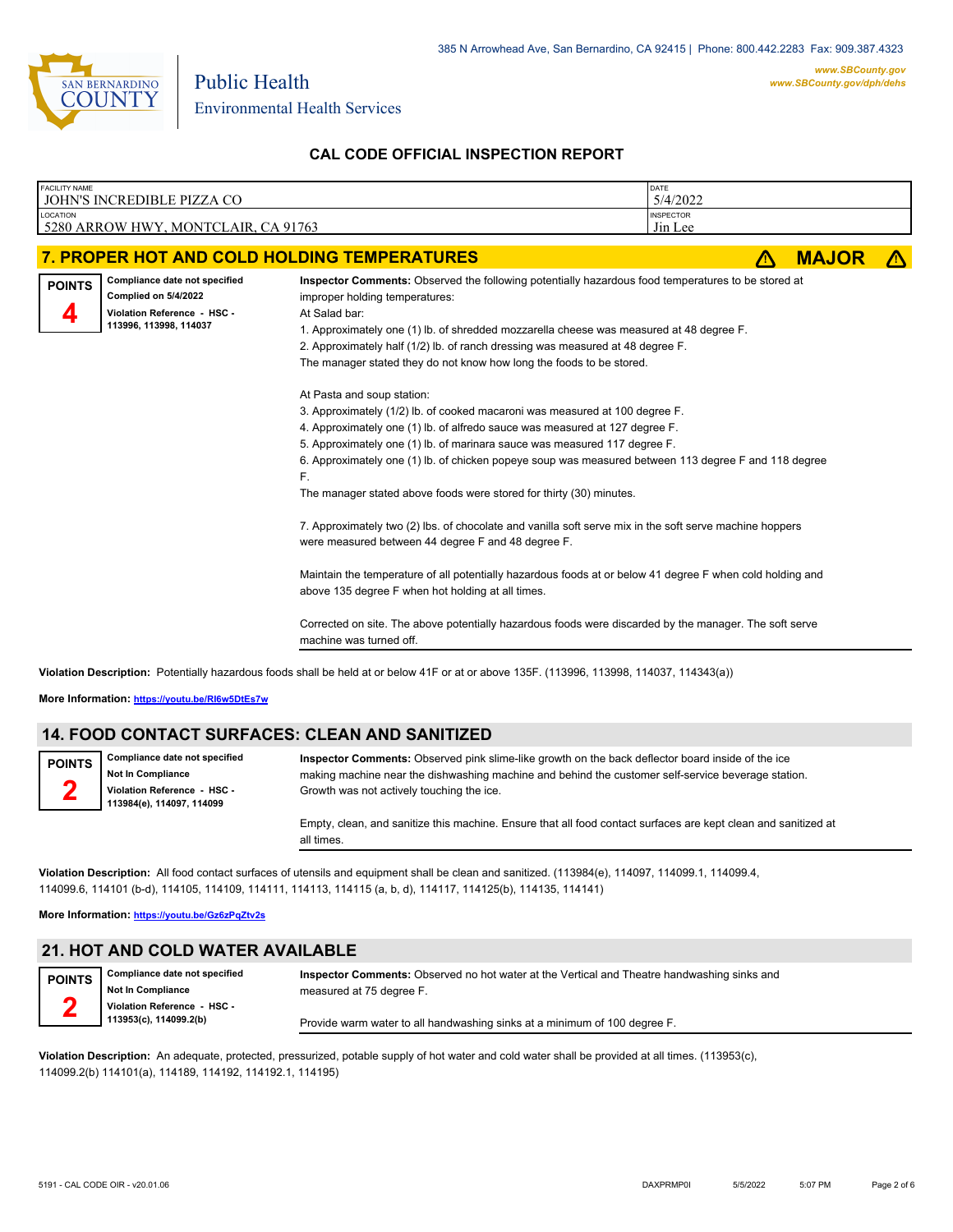

Environmental Health Services

Public Health

### **CAL CODE OFFICIAL INSPECTION REPORT**

| <b>FACILITY NAME</b>                                                                  | DATE                             |
|---------------------------------------------------------------------------------------|----------------------------------|
| JOHN'S INCREDIBLE PIZZA CO                                                            | 5/4/2022                         |
| <b>LOCATION</b><br>A 91763<br>5280<br>NTCL<br>AIR.<br><b>HWY</b><br>MON<br>ARR(<br>WC | <b>INSPECTOR</b><br>.<br>Jin Lee |

#### **27. FOOD SEPARATED AND PROTECTED**

**Compliance date not specified Complied on 5/4/2022 Violation Reference - HSC - 113984 (a, b, c, d, f) POINTS 1**

**Inspector Comments:** Observed two (2) cans with hermetic seal broken and seam dented lightly on can storage rack.

Remove damaged cans immediately from the storage area.

Corrected on site. The dented cans were removed and discarded by the manager.

**Violation Description:** All food shall be separated and protected from contamination. (113984 (a, b, c, d, f), 113986, 114060, 114067(a, d, e, j), 114069(a, b), 114077, 114089.1 (c), 114143 (c)) All food shall be stored, prepared, displayed or held so that it is protected from contamination.

#### **33. NONFOOD-CONTACT SURFACES CLEAN**

| <b>POINTS</b> | Compliance date not specified<br><b>Not In Compliance</b><br>Violation Reference - HSC -<br>114115 (c) | Inspector Comments: 1. Observed dust buildup on ventilation hood filter above the pizza oven and above<br>the donut machine.<br>2. Observed dust buildup on fan guards in the walk-in refrigerator. |
|---------------|--------------------------------------------------------------------------------------------------------|-----------------------------------------------------------------------------------------------------------------------------------------------------------------------------------------------------|
|               |                                                                                                        | Maintain all equipment to be kept in a clean and sanitary condition.                                                                                                                                |

**Violation Description:** All nonfood contact surfaces of utensils and equipment shall be clean. (114115 (c))

#### **36. EQUIPMENT, UTENSILS AND LINENS: STORAGE AND USE**

| <b>POINTS</b>            | Compliance date not specified | Inspector Comments: Observed an utensil scoop to be stored directly in the flour container with the |
|--------------------------|-------------------------------|-----------------------------------------------------------------------------------------------------|
| <b>Not In Compliance</b> |                               | handle of the scoop coming into contact with the flour.                                             |
|                          | Violation Reference - HSC -   |                                                                                                     |
|                          | 114074.114081.114119          | Discontinue this practice. Store the scoop so that handle does not come into contact with the food. |

**Violation Description:** All clean and soiled linen shall be properly stored; non-food items shall be stored and displayed separate from food and food-contact surfaces. (114185.3 - 114185.4)Utensils and equipment shall be handled and stored so as to be protected from contamination. (114074 - 114075, 114081, 114119, 114121, 114161, 114178, 114179, 114083, 114185, 114185.2, 114185.5) Pressurized cylinders must be securely fastened to a rigid structure. (114172)

#### **38. ADEQUATE VENTILATION AND LIGHTING; DESIGNATED AREA**

| <b>POINTS</b> | <b>Compliance date not specified</b><br><b>Not In Compliance</b> | Inspector Comments: Observed a missing exhaust ventilation hood filter above the donut machine.                    |
|---------------|------------------------------------------------------------------|--------------------------------------------------------------------------------------------------------------------|
|               | Violation Reference - HSC -<br>114149.114149.1                   | Provide the exhaust ventilation hood filter so that all smoke and vapors are adequately removed during<br>cooking. |

**Violation Description:** Exhaust hoods shall be provided to remove toxic gases, heat, grease, vapors and smoke and be approved by the local building department. Canopy-type hoods shall extend 6" beyond all cooking equipment. All areas shall have sufficient ventilation to facilitate proper food storage. Toilet rooms shall be vented to the outside air by a screened openable window, an air shaft, or a light-switch activated exhaust fan, consistent with local building codes. (114149, 114149.1) Adequate lighting shall be provided in all areas to facilitate cleaning and inspection. Light fixtures in areas where open food is stored, served, prepared, and where utensils are washed shall be of shatterproof construction or protected with light shields. (114149.2, 114149.3, 114252, 114252.1)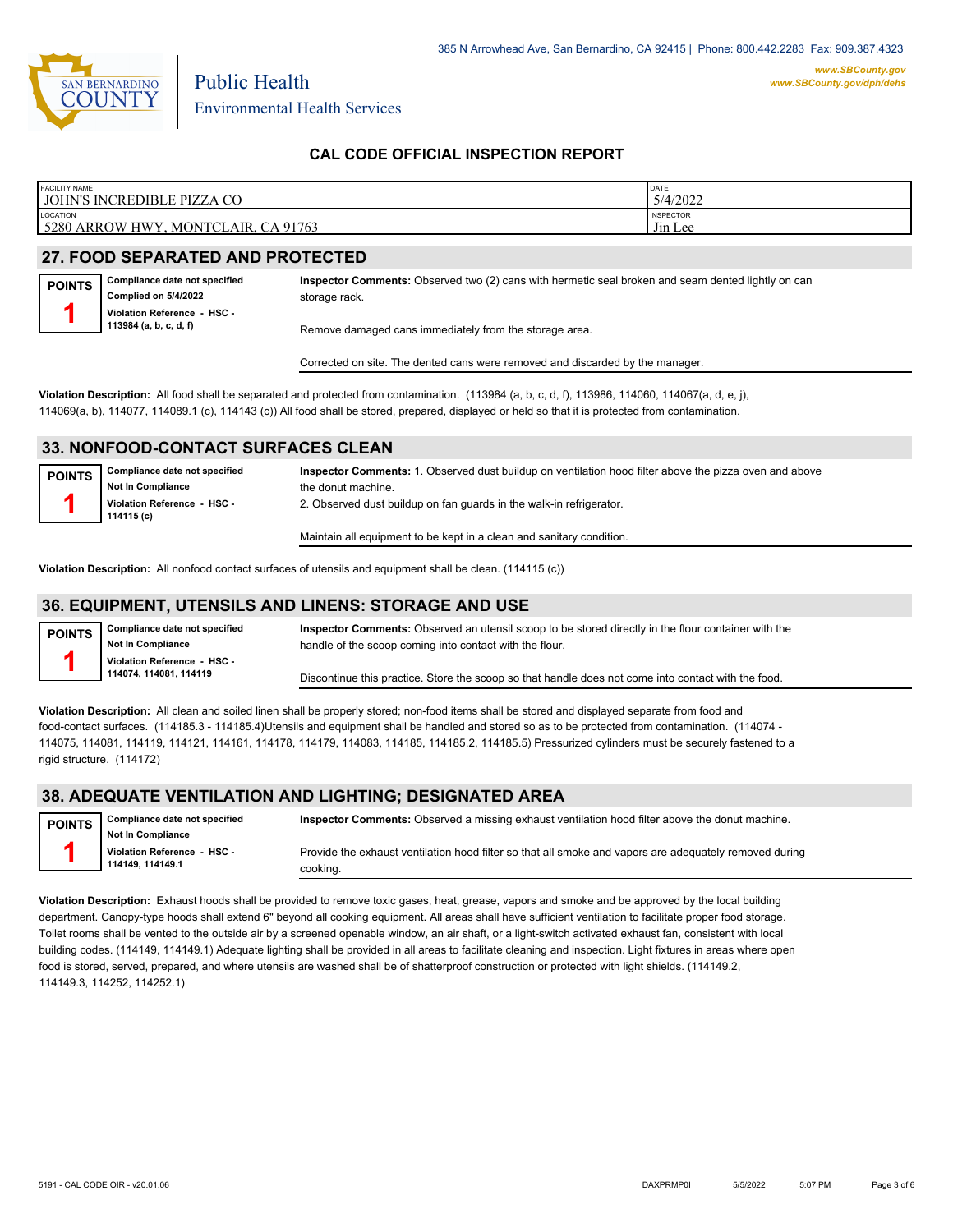

#### **CAL CODE OFFICIAL INSPECTION REPORT**

| <b>FACILITY NAME</b>                                          | <b>DATE</b>                 |
|---------------------------------------------------------------|-----------------------------|
| <b>JOHN'S INCREDIBLE PIZZA CO</b>                             | 5/4/2022                    |
| LOCATION<br>5280 ARROW HWY<br>CA 91763<br><b>MONTCLAIR, C</b> | <b>INSPECTOR</b><br>Jin Lee |

#### **40. WIPING CLOTHS: PROPERLY USED AND STORED**

**Compliance date not specified Complied on 5/4/2022 Violation Reference - HSC - 114135, 114185.1 POINTS 1**

**Inspector Comments:** The quaternary ammonium cloth sanitizer bucket at the pizza station was measured at 100 ppm. The wiping cloths were not in use at the time of this inspection.

Maintain an proper concentration of sanitizer when the wiping cloths are in use during food preparation.

Corrected on site. The manager provided cloth sanitizer at a concentration of 200 ppm quaternary ammonium.

**Violation Description:** Wiping cloths used to wipe service counters, scales or other surfaces that may come into contact with food shall be used only once unless kept in clean water with sanitizer. (114135, 114185.1, 114185.3 (d-e)) Sponges shall not be used in contact with cleaned and sanitized or in-use food contact surfaces. (114135)

#### **More Information: <https://youtu.be/QGKUN9MDxjg>**

#### **44. PREMISES; PERSONAL/CLEANING ITEMS; VERMIN-PROOFING**

| <b>POINTS</b> | Compliance date not specified | Inspector Comments: Observed a gap around the fire sprinkler in dishwashing station ceiling. |
|---------------|-------------------------------|----------------------------------------------------------------------------------------------|
|               | <b>Not In Compliance</b>      |                                                                                              |
|               | Violation Reference - HSC -   | Seal this gap to prevent the entrance of vermin.                                             |
|               | 114067 (j), 114123            |                                                                                              |

**Violation Description:** The premises of each food facility shall be kept clean and free of litter and rubbish; all clean and soiled linen shall be properly stored; non-food items shall be stored and displayed separate from food and food-contact surfaces; the facility shall be kept vermin proof. (114067 (j), 114123, 114143 (a) & (b), 114256, 114256.1, 114256.2, 114256.4, 114257, 114257.1, 114259, 114259.2, 114259.3, 114279, 114281, 114282) Food preparation sinks, handwashing sinks and warewashing equipment shall not be used for the cleaning of maintenance tools, the holding of maintenance materials, or the disposal of liquid wastes. (114123) Open-air barbecue and/or outdoor wood burning oven must operate on the same premises, in conjunction with a permanent food facility and not in an area that may pose as a fire hazard. (114143(a) (b)) Janitorial sink or approved curbed cleaning facility (exemption for restricted food service facilities Section 114279 (b)) shall be provided. (114279(a)) First aid supplies must have a legible manufacturer's label and stored in a kit or container that is located to prevent contamination. (114256.4) Insect electrocution devices are not allowed in food or utensil handling areas. (114259.3)

### **48. FOOD HANDLER CERTIFICATION**

| <b>POINTS</b><br>n | Compliance date not specified<br><b>Not In Compliance</b> | Inspector Comments: Observed one (1) food handler(s) without current, valid San Bernardino County<br>food handler card(s).                                                                                                                                                                  |
|--------------------|-----------------------------------------------------------|---------------------------------------------------------------------------------------------------------------------------------------------------------------------------------------------------------------------------------------------------------------------------------------------|
| 3                  | Violation Reference - SBCC -<br>33.0409                   | Provide a valid San Bernardino County Food Handler Card for each of these workers within two (2) weeks.<br>A missing food handler card information and verification sheet was provided to fill out and fax and return to<br>San Bernardino County Environmental Health Services department. |
|                    |                                                           | Fax to (909) 387-4323 or send to sbcfoodworker@gmail.com.                                                                                                                                                                                                                                   |

Failure to do so will result in unannounced billable reinspections to verify compliance.

**Violation Description:** This facility is currently in violation with the food handler certification requirement for San Bernardino County, which states all food handlers must obtain a valid food handler certificate within fourteen (14) days of employment (33.0410, 33.044). Failure to provide proof of food handler certification within fourteen (14) days will result in unannounced billable (at our current hourly rate) re-inspections to verify compliance.

This facility operator must complete the 'Missing Food Handler' form provided by the inspector and email an electronic copy (scans or photos are ok as long as they are readableto sbcfoodworker@gmail.com

**More Information: <https://wp.sbcounty.gov/dph/wp-content/uploads/sites/7/2022/04/SB-Flyer-2019-completed-English-Spanish.pdf>**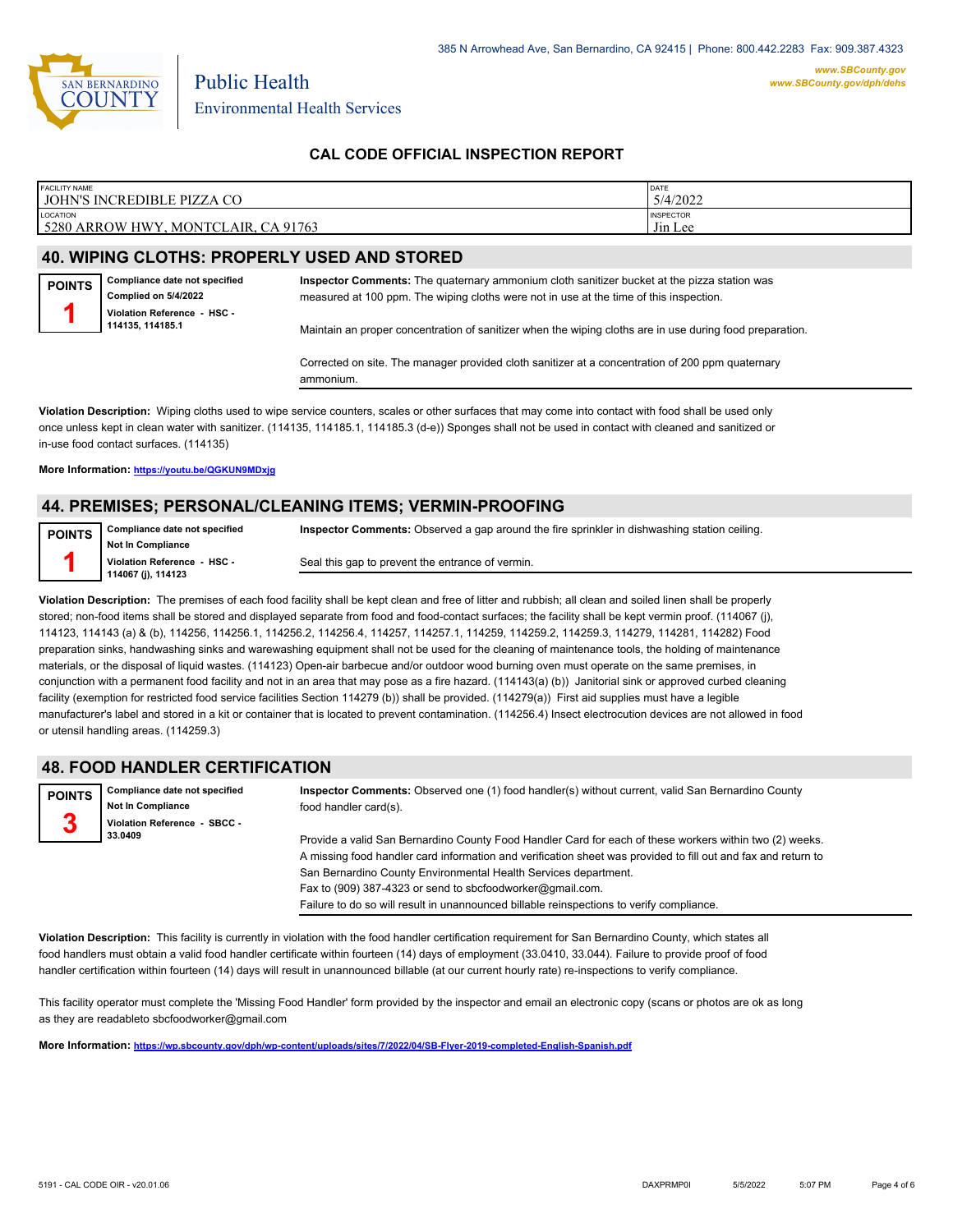

#### **CAL CODE OFFICIAL INSPECTION REPORT**

| <b>FACILITY NAME</b>                               | DATE                        |
|----------------------------------------------------|-----------------------------|
| <b>JOHN'S INCREDIBLE PIZZA CO</b>                  | 5/4/2022                    |
| LOCATION<br>5280 ARROW HWY.<br>MONTCLAIR. CA 91763 | <b>INSPECTOR</b><br>Jin Lee |

| 52. VC & D    |                                                                                                    |                                                                                                                                                                                                                                                                                                                                                                                                                                                                                                  |  |
|---------------|----------------------------------------------------------------------------------------------------|--------------------------------------------------------------------------------------------------------------------------------------------------------------------------------------------------------------------------------------------------------------------------------------------------------------------------------------------------------------------------------------------------------------------------------------------------------------------------------------------------|--|
| <b>POINTS</b> | Compliance date not specified<br><b>Not In Compliance</b><br>Violation Reference - HSC -<br>113980 | Inspector Comments: The following items were voluntarily condemned and destructed:<br>1. Approximately one (1) lb. of shredded mozzarella cheese.<br>2. Approximately half (1/2) lb. of ranch dressing.<br>3. Approximately (1/2) lb. of cooked macaroni.<br>4. Approximately one (1) lb. of alfredo sauce.<br>5. Approximately one (1) lb. of marinara sauce.<br>6. Approximately one (1) lb. of chicken popeye soup.<br>7. Approximately two (2) lbs. of chocolate and vanilla soft serve mix. |  |

**Violation Description:** Operator has voluntarily consented to the condemnation and destruction of food as said material being unfit for human consumption or otherwise in violation of California Health and Safety Code, Division 104, Part 5, Chapter 1 through 8, the disposition of which is provided for by Chapter 8, Article 3, Section 111895.

"I (We) hereby voluntarily agree to the condemnation and destruction of the following material(s) listed in violation number 52. By signing this Offical Inspection Report (OIR), I (We) hereby release the County of San Bernardino and its agent from any and all liability."

#### **IMPORTANT: Risk Based Inspection Frequency**

Food facilities that pose a higher risk level for causing foodborne illness will be subject to an additional inspection, to be billed at the hourly rate as provided in the San Bernardi[no County Code Schedule of Fees](https://codelibrary.amlegal.com/codes/sanbernardino/latest/sanberncty_ca/0-0-0-122474#JD_16.0213B). Facilities that received one or more of the following will be elevated to a high risk tier:

- A score letter of "C" or lower on one of the last two graded inspections,
- A score letter of "B" on two of the last three graded inspections,
- Repeated "four (4) point violation Risk Factor" (critical violation codes 1-23) on the last two inspections, or
- Four (4) or more critical violations (codes 1-23) noted during an inspection, or

#### **Food Establishment Donor Survey**

Will you please take a few moments of your time to co[mplete our Food Establishment Donor Survey?](https://survey123.arcgis.com/share/626bb0fb21674c82832b0c0d557c5e80?field:faid=FA0013487&field:facility_name=JOHN) The purpose of this survey is to learn about current food recovery and food waste reduction efforts and struggles throughout San Bernardino County.

The feedback from the survey will help us identify barriers and opportunities, and connect you with nearby charitable feeding organizations so you can donate your surplus fo[od. Once you complete the su](https://arcg.is/WvjGb)rvey, you can view your entry and connect with other donor food establishments and charitable

#### **Overall Inspection Comments**

A letter grade "B" was posted on the front wall behind the entrance ticket machine. Do not remove, relocate, or obscure from public view.

Non-compliance will result in a billable follow-up re-inspection at an hourly rate of \$245 with a minimum charge of \$122.50.

A Food Facility Risk Based Inspection Frequency handout was provided.

A Re-Score form was provided.

A Pep Talk was presented to the manager.

A Top 5 CDC Risk Factors handout was provided.

A Missing Food Handler Cards - Inspectors handout was provided.

A Compliance Manager handout was provided.

#### **FREE Classes to L.E.A.R.N!**

Liaison Education And Risk Network (L.E.A.R.N.) is a FREE class based on the fundamentals of Active Managerial [Control and the Centers](http://wp.sbcounty.gov/dph/events/) for Disease Control and Prevention's five risk factors that lead to foodborne illnesses. Find out when the next L.E.A.R.N. class is by checking our calendar.